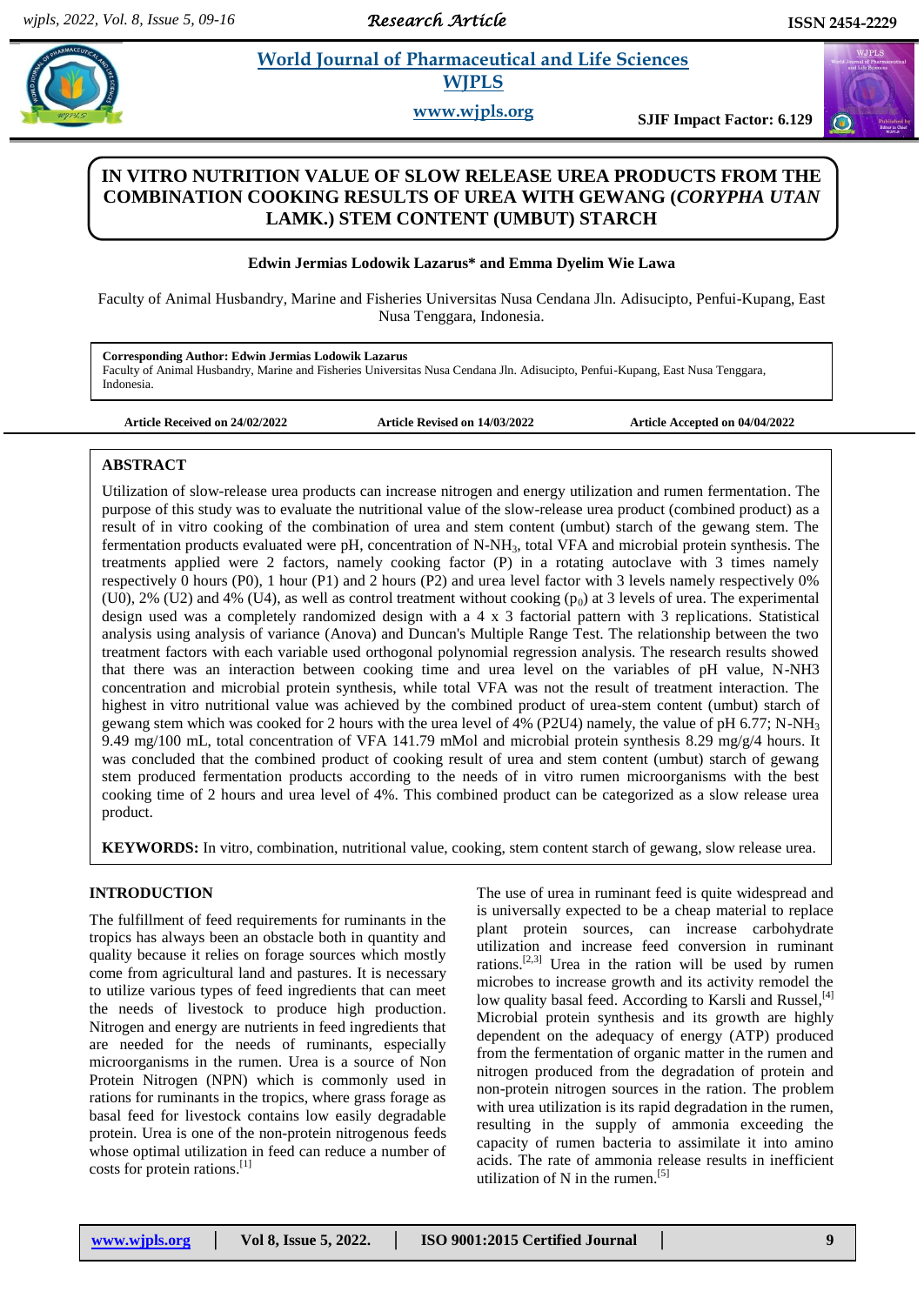Efforts to slow down the release and increase the utilization of urea nitrogen in livestock rations are by controlling the rate of its release so that it is more consistent with carbohydrate digestion. One source of carbohydrates (starch) that can be combined with urea is the stems content (umbut) of the gewang plant (*Corypha* utan Lamk.). According to Witono et al.<sup>[6]</sup> The carbohydrate content of the stem of the gewang plant is 86.59%, amylose 32.73%, amylopectin 51.11% and protein 0.69%. This stem content (umbut) starch of gewang stem has the potential to be combined with urea to produce products that are suitable for fermentation in the rumen. Acceleration of the starch degradation along with urea requires pretreatment and one of the pretreatments that can be applied is cooking. The cooking process causes the molecular structure of starch could be changed, so that it becomes easier to be attacked by microbial enzymes and when cooked with urea, the problem of time mismatch in the supply of energy and ammonia can be overcome. According to Bloomfield et al. $^{[7]}$  the process of formation of ureacarbohydrate complex at a temperature of  $170^{\circ}$  C causes the release of nitrogen is more suitable for bacterial growth. The purpose of this study was to study the in vitro nutritional value of the cooking product from the combination of urea with the stem content (umbut) starch of gewang stem using a "rotating autoclave" as a slowrelease urea product.

# **MATERIAL AND METHOD**

The cooking process of the mixture of gewang stem content (umbut) with urea is carried out using a "rotating autoclave". The gewang stem content was obtained from the community in Kupang regency, Timor island, East Nusa Tenggara Province, Indonesia. Urea is obtained from a farm supply store. Rotating autoclave used to cook a mixture of gewang stem content and urea belonging to Center for Pulp and Paper / Balai Besar Pulp dan Kertas (BBPK) in Dayeuh kolot, Bandung, West Java. The combined product of urea-stem content (umbut) starch of gewang stem is obtained by cooking at  $170^{\circ}$ C in a rotating autoclave, according to the procedure of Chicco et al.<sup>[8]</sup>. The treatment applied consisted of two factors, namely the length of cooking time (P) and the dose of urea (U). The cooking time factors were 0 hours (P0), 1 hour (P1) and 2 hours (P2), respectively. The factor doses of urea were  $0\%$  (U0),  $2\%$  (U2) and  $4\%$ (U4), respectively. The combination of treatments formed is as shown below:

 $P0U0 = \text{cooking time } 0 \text{ hours with } 0\% \text{ area level}$  $P0U2 = \text{cooking time } 0 \text{ hours with } 2\% \text{ area level}$  $P0U4 = \text{cooking time } 0 \text{ hours with } 4\% \text{ area level}$  $P1U0 = \text{cooking time } 1 \text{ hours with } 0\% \text{ area level}$ P1U2 = cooking time 1 hours with 2% urea level  $P1U4 = \text{cooking time 1 hours with 4% area level}$  $P2U0 = \text{cooking time } 2 \text{ hours with } 0\% \text{ area level}$ P2U2 = cooking time 2 hours with 2% urea level  $P2U4 = \text{cooking time } 2 \text{ hours with } 4\% \text{ area level}$ 

The procedure for cooking a mixture of urea with stem content (umbut) starch of gewang stem was according to the procedure of Chicco et al.<sup>[8]</sup> as follows

- 1. As much as 300 grams of stem content (umbut) starch of gewang stem (in dry ingredients) are mixed evenly with urea according to the level of treatment and put into an autoclave container.
- 2. Water is added until it reaches 75% of the water content of the ingredients. The water content is determined from the dry ingredients of the stem content (umbut) starch of gewang. The container is tightly closed and put into the autoclave room.
- The rotating autoclave room is heated to  $170^{\circ}$ C. The cooking time is calculated from the moment the temperature of the autoclave container reaches  $170^{\circ}$ C.
- 4. After reaching the unit of treatment time of the cooking time duration, the autoclave room temperature was lowered, the container was removed and cooled in a cooling water bath for 30 minutes. The container is then opened and the cooking product is dried in an oven at  $50^{\circ}$ C for 48 hours. The product of this cooking is called the combined product.

The control treatment used was a mixture of urea with stem content (umbut) starch of gewang stem without cooking treatment  $(p_0)$ , namely

 $p_0U0 = 0$ % urea in dry ingredients of the stem content (umbut) starch of gewang stem without cooking treatment

 $p_0U_2 = 2\%$  urea in dry ingredients of the stem content (umbut) starch of gewang stem without cooking treatment

 $p_0U_4 = 4\%$  urea in dry ingredients of the stem content (umbut) starch of gewang stem without cooking treatment

To study the rumen microbial biofermentation on the combined product of urea-stem content (umbut) starch of gewang stem and controls, samples were incubated in a fermenter for 4 hours according to the procedure of Owens and Goetsch.<sup>[9]</sup> The research procedure is as follows

- 1. Weigh 1.0 g of dry material sample and add 10 mL of McDougall's buffer solution with pH 6,9 and sheep rumen fluid inoculum 10 mL.
- 2. The fermenter is put into a "water bath" at  $40^{\circ}$ C and  $CO<sub>2</sub>$  gas flowed into the fermenter, then covered with a ventilated rubber prop.
- 3. After 4 hours of incubation, the fermentation process was stopped by adding  $0.2$  mL of saturated HgCl<sub>2</sub> to kill microbes. The fermentation product was centrifuged at a speed of 16,400 rpm for 20 minutes to separate the precipitate and supernatant.

The variables measured were rumen pH, total concentration of VFA (total volatile fatty acids), N-NH3 (ammonia) and microbial protein synthesis.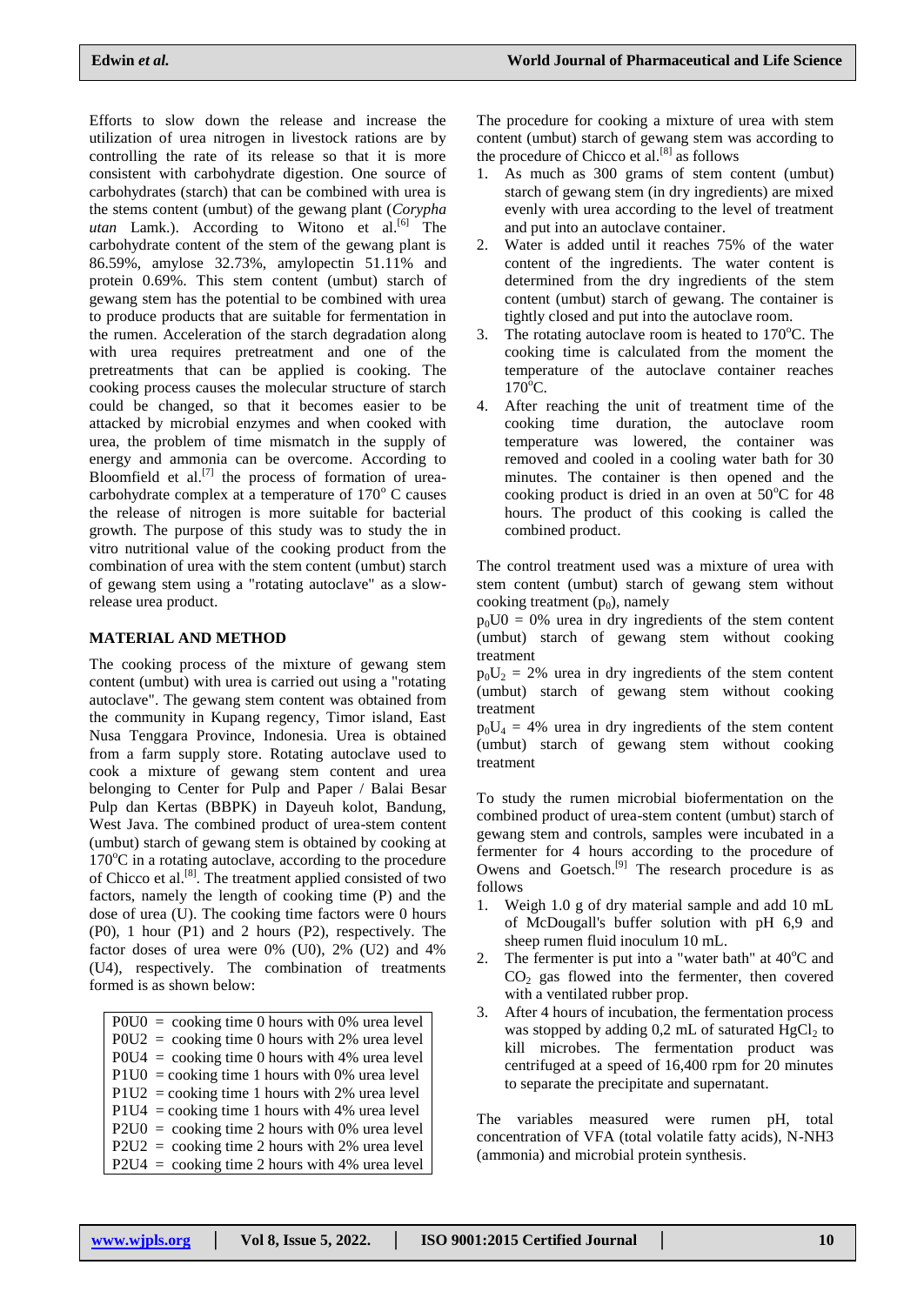- 1. pH was measured using a pH meter of "Chemtrix type 40" immediately after the fermentation was stopped with  $HgCl<sub>2</sub>$ .
- 2. Total-VFA concentration was measured using the distillation method.<sup>[10]</sup>. 10 mL of rumen fluid was acidified with 1 mL of 1 N  $H_2SO_4$  then centrifuged at 3000 rpm for 15 minutes. The conical tube is placed in the cooler of the distiller. 5 mL of the supernatant from the rumen fluid was taken with a

pipette and then put into the chimney at the top of the distiller, and 2 mL of  $H_2SO_4/MgSO_4$  solution was added, washed with distilled water and immediately carried out distillation. Distillation was carried out for 20 minutes to obtain 250 mL of distillate and added 5 mL of phenolphthalein indicator solution and titrated with 0.02 N NaOH to get a pink color as the endpoint ( $pH = 8.3$ ). Total VFA is known by the formula :

Normalization (NaOH) N = Vol. HCl x Normality (HCl) (N atomic weight) Titer (NaOH) (mL) Mmol VFA/liter = Total titer (mL) x NaOH normality x 1000 Rumen fluid volume (5 mL)

1. Concentration of N-NH3. The analysis of the concentration of N-NH3 was carried out using the Conway microdiffusion technique,  $[10]$  Conway's cup and lid are smeared on the edges with Vaseline. In the middle of the cup, put in 1 ml of boric acid and 1 drop of the indicator mixture of red methyl and green bromcreso. The left side of the cup is put in 1 ml of the supernatant and 1 ml of saturated sodium carbonate (NaCO3) solution is put in the right side. The cup was closed and shaken slowly so that the supernatant and sodium carbonate were mixed homogeneously, then allowed to stand for 24 hours at room temperature. After 24 hours the cup was opened and then titrated using 0.0055 N H2SO4 until the purple color changed to pink.

Ammonia concentration calculation:  $N-NH3 = (ml \ of$ H2SO4 titration x N H2SO4 x 1000) mM

Information: N-NH3= The obtained N-NH3 concentration

N H2SO4 = Normality of H2SO4 solution

2. Measurement of microbial protein synthesis. Measurements used the "tungstic acid" method, namely the centrifuged precipitate was washed successively with 5 mL H2SO4 1.07 N and 5 mL NaWO4 2H2O in a ratio of 2:1:1, by centrifuging at a speed of 16.400 rpm for 20 minutes; then the supernatant was removed and the precipitate was dried in an oven and then analyzed for its protein content by the "mikroKjeldahl" method.<sup>[11]</sup>. The calculation is as follows:

PM ( $mg/g/hour$ ) = mL titran x N HCl x fp x 14 x 6.25

----------------------------------- x 100 Gram sample

Information: fp = factor pengencer / diluent factor.

#### **Data Analysis**

The experimental design used was a completely randomized design with a factorial pattern.<sup>[12]</sup> Analysis of variance is used to see the effect of treatment on the measured variables. To study the relationship between the two treatment factors and the observed variables, the orthogonal polynomial regression test was used and Differences between treatments were tested by Duncan's multiple-range test.<sup>[12]</sup>

## **RESULTS AND DISCUSSION**

#### **Acidity Degree (pH)**

The pH value is an important and comprehensive indication in reflecting the fermentation process in the rumen. The pH value was measured 4 hours after incubation of the combined product of urea-stem content (umbut) of gewang stem in a fermenter. The acidity degree or pH of the rumen fluid is a balance between the buffer capacity and the alkaline or acidic nature of the fermentation product. The average rumen fluid pH values of these products are listed in Table 1.

**Table 1: Average pH value of the combined product of Urea-stem content (Umbut) starch of Gewang stem due to Treatment of Cooking Time and Urea Level.**

| <b>Cooking Time, Hours</b> | Urea Level (U)    |            |                     |
|----------------------------|-------------------|------------|---------------------|
|                            | $0\%$ (U0)        | $2\%$ (U2) | $4\%$ (U4)          |
|                            | C                 |            |                     |
| $0(p_0)$                   | $6,90^{\rm a}$    | $6.97^{b}$ | $6.97^{b}$          |
|                            | A                 |            |                     |
| 0(P0)                      | $6.55^a$          | $6.73^{b}$ | 6.80 <sup>c</sup>   |
|                            | Α                 | A          |                     |
| 1 (P1)                     | $6.57^{a}$        | $6.72^{b}$ | $6.78$ <sup>c</sup> |
|                            | В                 |            |                     |
| 2 (P2)                     | $6.62^{\text{a}}$ | $6.73^{b}$ | $6.77^{b}$          |

*Information: 1) the same lowercase letters in the same line indicate not significantly different (P>0.05) 2) the same capital letters in the same column indicate not significantly different (P>0.05)*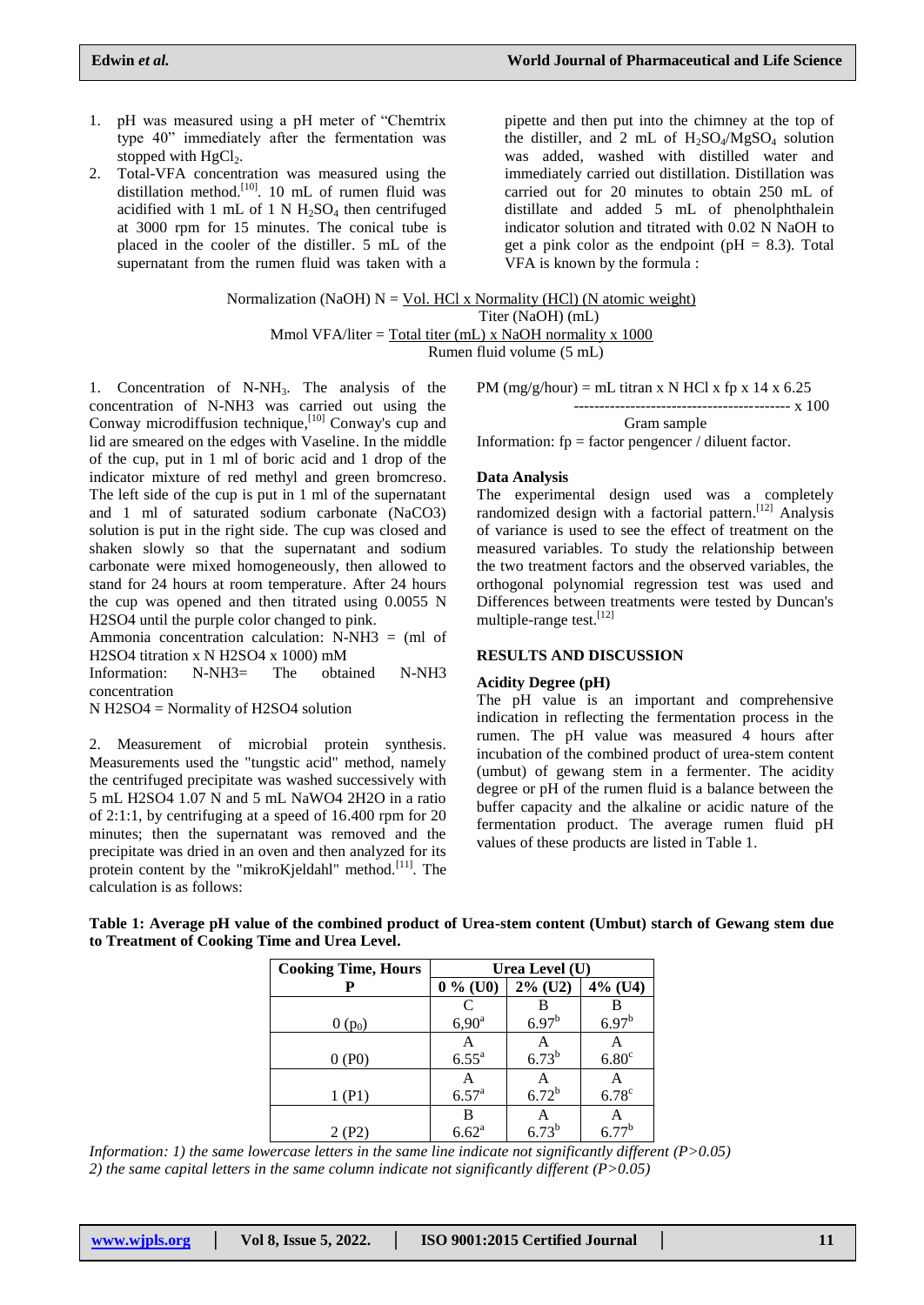The results of the analysis of variance showed that the treatment interacted significantly (P<0.05) on the changes in pH. The largest pH value with the narrowest pH change was indicated by the control treatment (without cooking) at all urea levels. The pH value of the combined product of urea-stem content (umbut) starch of gewang stem in this study ranged from 6.5-6.80. This pH value is still in the range of normal pH values, namely ranges from  $6.4$  to  $6.8$  <sup>[13]</sup> meanwhile according to Alizadeh et al.<sup>[14]</sup>, Rumen pH in the range of  $6.22$ -6.99 is very suitable for the activity of cellulolytic bacteria and fiber digesters. The highest pH value with a narrow change in the treatment without cooking (6.90-7.00) will reduce the utilization of urea and the stem content (umbut) starch of gewang stem. The narrow changes in the control treatment indicated the low utilization of carbohydrates in the stem content ((umbut) starch of gewang stem due to the high production of ammonia (13.90-20.07 mg/100 mL) from urea was not able to be utilized properly by microorganisms. Cooking treatment with increased urea level resulted in a combined product with a wide change in rumen pH.

The research results showed that the treatment with urea levels of 0%, 2% and 4% in the treatment without cooking (po) from a mixture of urea-stem content (umbut) starch of gewang stem, the pH value was significantly higher than the treatment of cooking results of 0 hours, 1 hour and 2 hours. The use of 0% urea level

with cooking time of 0 hours and 1 hour was significantly different with cooking time of 2 hours. 2% and 4% urea levels did not show a significant difference. The pH values in this study did not differ much from those reported by Shiehzadeh and Harbers<sup>[15]</sup> of 6.6 and 6.5 in the combined product of urea-potatoes and sorghum starch cooked at high temperature.

The analysis results of orthogonal polynomial regression showed the treatment interaction of cooking time and urea level, resulting in a combined product of urea-stem content (umbut) starch of gewang stem on the pH value during the fermentation process according to the equation,  $Y = 6.551 + 0.008P + 0.111U - 0.012U^2$ 0.013 PU ( $\mathbb{R}^2 = 0.95$ ). Changes in the pH value in vitro are expected to reach the optimum at the value of 6.76 in dry matter of stem content (umbut) starch of gewang stem. This result is almost the same as that obtained by Males et al. $^{[16]}$  in vivo in sheep treated with gelatinized urea-starch, namely equal to 6.78.

# **Concentration of N-NH3 (Ammonia)**

The concentration of ammonia in the rumen is an important element to be controlled because it determines the optimization of rumen microbial growth. [17] The average concentration of ammonia in the combined product of urea-stem content (umbut) starch of gewang stem due to the treatment of urea level and cooking time is shown in Table 2.

| Table 2: Average Concentration of N-NH3 in Combined Products of Urea-Stem Content (Umbut) Starch of |  |  |  |  |
|-----------------------------------------------------------------------------------------------------|--|--|--|--|
| Gewang Stem Due to Treatment of Cooking Time and Urea Level (mg/100 mL).                            |  |  |  |  |

| <b>Cooking Time, Hours</b> | Urea Level (U) |                   |                          |
|----------------------------|----------------|-------------------|--------------------------|
|                            | $0\%$ (U0)     | $2\%$ (U2)        | $4\%$ (U4)               |
|                            | А              |                   |                          |
| $0(p_0)$                   | $0.38^{a}$     | $14.03^{b}$       | $20.17^{\circ}$          |
|                            | А              | А                 | А                        |
| 0(P0)                      | $0.62^a$       | $6.92^{b}$        | $8.65^{\circ}$           |
|                            | A              | B                 |                          |
| (P1)                       | $0.65^{\rm a}$ | 8.68 <sup>b</sup> | $A$<br>9.54 <sup>b</sup> |
| $9.49^{b}$                 | A              | В                 | A                        |
| 2 (P2)                     | $0.65^{\rm a}$ | $8.59^{b}$        | $9.49^{b}$               |

*Information: 1) the same lowercase letters in the same line indicate not significantly different (P>0.05) 2) The same capital letters in the same column indicate not significantly different (P>0.05)*

The results of the analysis of variance showed that cooking time and urea level interacted very significantly (P<0.01) on the ammonia concentration. This interaction illustrates that the ammonia concentration of the combined product of urea-stem content (umbut) starch of gewang stem is influenced by the dependence relationship between the factor of cooking time and urea level.

The rate of ammonia concentration obtained in the combined product of urea-stem content (umbut) starch of gewang stem in this study was lower than the control treatment. This shows that by cooking at a temperature of  $170^{\circ}$ C in a rotating autoclave, the hydrolysis of urea

can be controlled so that it can be utilized effectively by microorganisms. These results illustrate that this product is categorized as a slow-release urea product.

The analysis results of orthogonal polynomial regression showed the relationship between cooking time (P, hours) and urea level (U, %) following the equation:  $Y = 0.263$  $+ 1.164P - 0.471P^2 + 5.175U - 0.783U^2 + 0.102PU (R^2)$  $= 0.99$ ). This equation illustrates that, the maximum concentration of ammonia is 10.02 mg/mL at the optimum cooking treatment of 1.605 hours and the optimum urea level is 3.410%. This result is still within the range of ammonia concentration required by rumen microbes to digest feed optimally, namely 6-12 mM, <sup>[18]</sup>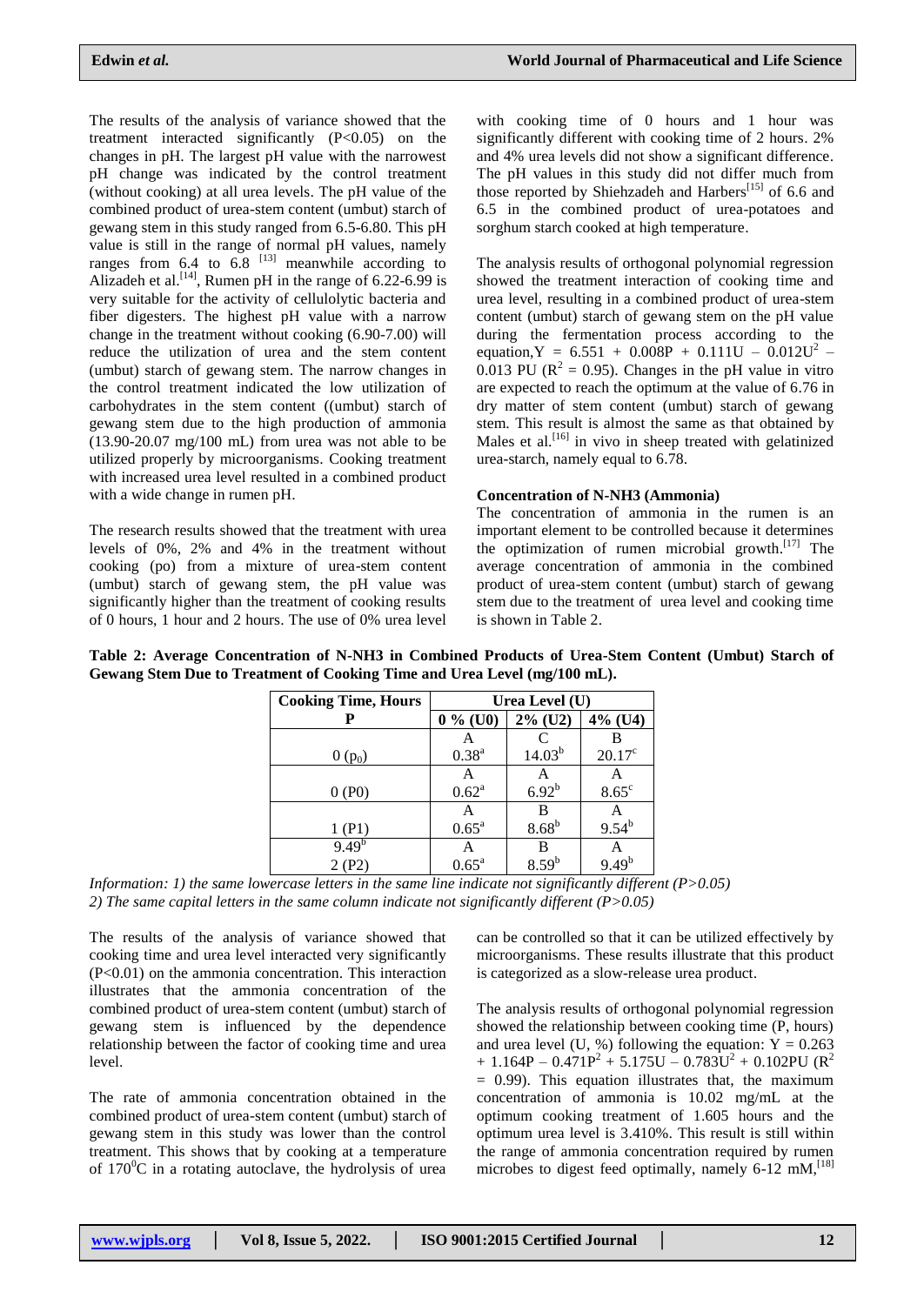5-20 mg/dL, equivalent to  $3.57$ -14.28 mM,<sup>[19]</sup> 2-13 mg/dL.<sup>[20]</sup> The average N ammonia found in tapioca flour based slow release urea products was 8.74 mg/100  $\mathrm{mL}.^{\left[ 21\right] }$ 

The results of Duncan's multiple range test on the treatment of the mixture of urea-stem content (umbut) starch of gewang stem without cooking (po) at 0% urea level was significantly lower than 2% and 4% urea levels. Likewise between 2% and 4% urea levels. The results obtained in the 1 hour cooking time treatment with urea levels of 0%, 2%, and 4% were the same as without cooking (po). This result is in accordance with that obtained by Shultz et al.<sup>[22]</sup> where the level of rumen ammonia obtained was higher in sheep that consume uncooked urea-cassava supplements than cooked urea-

cassava supplements. The cooking of 1 hour and 2 hours had the same pattern, where with an urea level of 0%, the ammonia concentration was significantly lower than the levels of 2% and 4%. The results of this study showed that the mixture of urea-stem content (umbut) starch of gewang stem without cooking  $(p_0)$  had a significantly higher ammonia concentration than that cooked for 0 hours, 1 hour and 2 hours.

## **Total VFA Concentration**

The average concentration of the total VFA of the mixture of urea-stem content (umbut) starch of gewang stem (control) and the combined product of urea-stem content (umbut) starch of gewang stem is shown in Table 3.

**Table 3: Average Concentration of the Total VFA of the Mixture of Urea-Stem Content (umbut) Starch of Gewang Stem and the Combined Product of Urea-Stem Content (umbut) Starch of Gewang Stem Due to the Treatment of Cooking Time and Urea Levels (mMol/l).**

| <b>Cooking Time, Hours</b> | Urea Level (U) |            |              |
|----------------------------|----------------|------------|--------------|
|                            | $0\%$ (U0)     | $2\%$ (U2) | $4\%$ (U4)   |
|                            |                |            |              |
| $0(p_0)$                   | $50.20^a$      | $51.32^a$  | $54.19^{b}$  |
|                            | В              | В          |              |
| 0(P0)                      | $118.53^a$     | $120.23^a$ | $121.24^{b}$ |
|                            | C              | C          |              |
| 1 (P1)                     | $139.72^a$     | $140.32^a$ | $140.70^a$   |
| $9.49^{b}$                 | C              |            |              |
|                            | $138.40^a$     | $139.49^a$ | $141.79^{a}$ |

*Information: 1) the same lowercase letters in the same line indicate not significantly different (P>0.05) 2) The same capital letters in the same column indicate not significantly different (P>0.05)*

The range of the total VFA concentration in this study was 50.20 mMol/l – 141.79mMol/l. The average concentration of total VFA in the cooking treatment (0 hours, 1 hour and 2 hours) increased in line with the increase in urea level and this value was considered optimal for microbial growth, namely in the range of 70-  $150$  mMol.<sup>[23]</sup>

The results of the analysis of variance showed that there was no significant interaction effect (P>0.05) between the length of cooking time and the level of urea on the total VFA concentration. This shows that there is no dependent relationship between the factor of cooking time and urea level, and this is in line with the opinion of Shiehzadeh and Harbers<sup>[15]</sup> that the use of nitrogen sources in the carbohydrate cooking process has no effect on the VFA concentration. The value of the total VFA concentration obtained shows that the cooking time treatment has a very significant effect following a linear pattern then becomes quadratic, while the effect of urea level significantly follows a linear pattern. Cooking time of 2 hours (P2) with the urea level of 4% (U4) showed the best results on the value of the total VFA concentration. The relationship between cooking time and urea level on total VFA concentration follows the equation:  $Y = 118.887 + 31.324P - 10.820P^2 + 0.601U$   $(R<sup>2</sup> = 0.98)$ . These results indicate that the maximum value of the total VFA concentration is 138,16 mMol at the optimum cooking time of 1.56 hours.

Duncan's test results showed that the total value of the total VFA concentration from the mixture of urea-stem content (umbut) starch of gewang stem without cooking  $(p_0)$  with urea levels of 0% and 2% was not different, but the urea level of 4% was significantly higher than 0% and 2%. The same results were shown in the 0 hour cooking treatment. On the cooking for 1 hour and 2 hours, all levels of urea used did not show a difference in the value of the total VFA concentration. The value of the total VFA concentration from the cooking treatment (0, 1 and 2 hours) was significantly higher than the mixture of the uncooked urea-stem content (umbut) starch of gewang stem. The high total VFA concentration produced in the combined product is made possible by the presence of a carbon skeleton which is essential for the formation of fatty acid branched chains provided by non-cellulytic microbes to synthesize proteins from nitrogen bonds in the product. The average value of the total VFA concentration from 2 and 4 hours of cooking at all urea levels did not show a significant difference. These results indicate that the combined product of these treatments is very easily fermented by bacteria,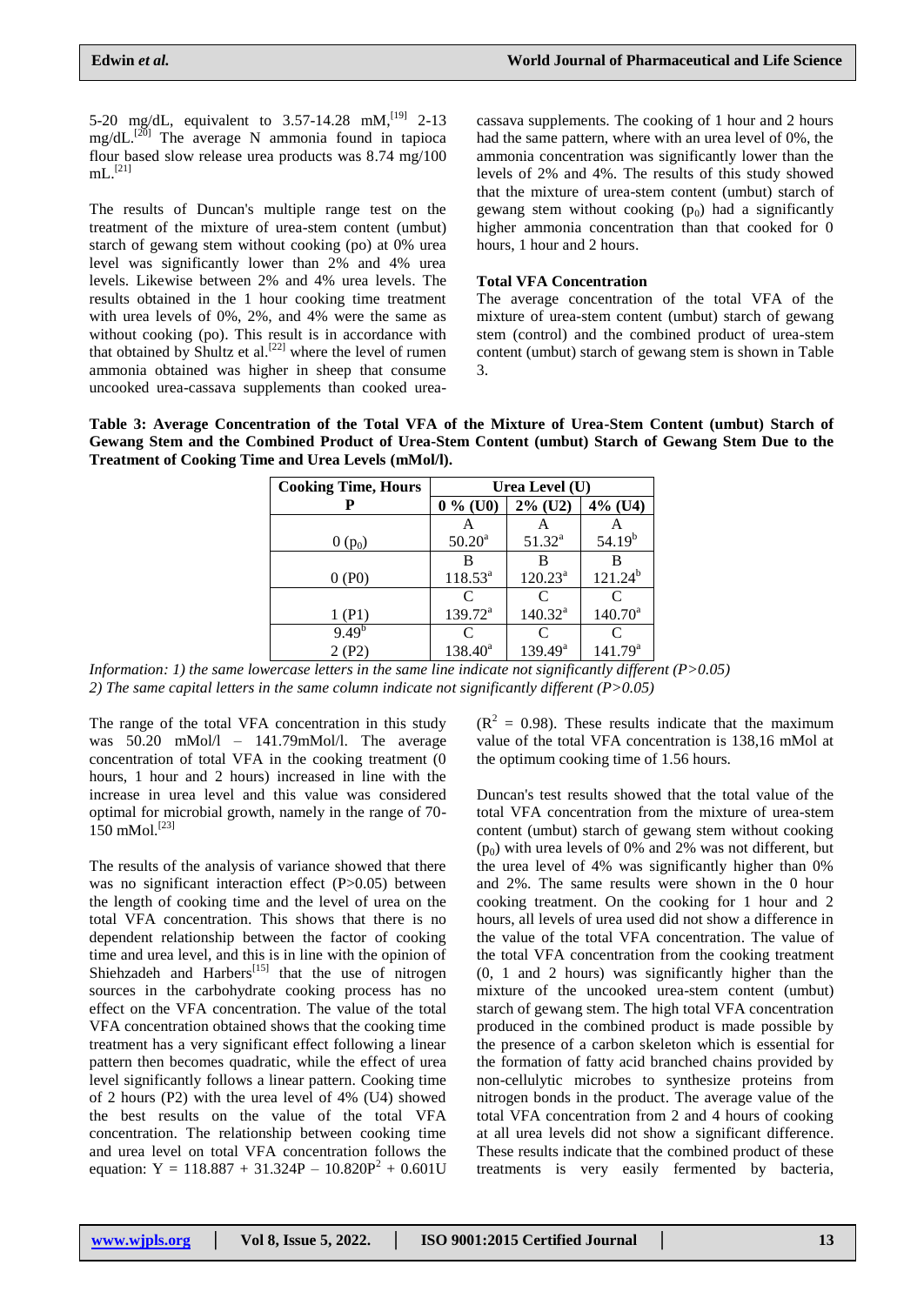according to the opinion of Suherman et al.<sup>[24]</sup> that the VFA content in the rumen fluid is an indication of the efficiency of the feed fermentation process in the rumen.

## **Microbial Protein Synthesis**

The average microbial protein content of the combined product of urea-stem content (umbut) starch of gewang stem and control is shown in Table 4.

**Table 4: Average of Microbial Protein Synthesis of Combined Product of Urea-Stem Content (Umbut) Starch of Gewang Stem due to the Treatment of Cooking Time and Urea Level (mg/g/4 hours).**

| <b>Cooking Time, Hours</b> | Urea Level (U)           |                   |                   |
|----------------------------|--------------------------|-------------------|-------------------|
| Р                          | $0\%$ (U0)               | $2\%$ (U2)        | $4\%$ (U4)        |
| $0(p_0)$                   |                          |                   |                   |
|                            | $1.15^a$                 | $3.72^{b}$        | $3.91^{b}$        |
| 0(P0)                      |                          | B                 | B                 |
|                            | $1.78^{a}$               | $5.11^{b}$        | 6.01 <sup>c</sup> |
| 1(P1)                      | $C$<br>4.46 <sup>a</sup> | $\frac{C}{6.68}$  | C                 |
|                            |                          |                   | 7.53 <sup>c</sup> |
| $9.49^{b}$                 | D                        |                   |                   |
| 2(P2)                      | 5.11 <sup>a</sup>        | 7.10 <sup>b</sup> | 8.29 <sup>c</sup> |

*Information: 1) the same lowercase letters in the same line indicate not significantly different (P>0.05) 2) the same capital letters in the same column indicate not significantly different (P>0.05)*

The results of the analysis of variance showed that there was a very significant interaction  $(P<0.01)$  on microbial protein synthesis due to the treatment combination of cooking time and urea level. These results indicate that through cooking occurred a synchronization between nitrogen from urea and starch from stem content (umbut) starch of gewang stem. According to Herera-Saldana et al.  $^{[25]}$  and Salami et al.<sup>[26]</sup>, synchronization of energy and nitrogen in the ration increases the growth and efficiency of microbial protein production, even microbial protein synthesis can be maximized<sup>[27; 28]</sup>. The highest average microbial protein synthesis was achieved by the treatment of 2-hour cooking time with the urea level of 4% (P<sub>2</sub>U<sub>4</sub>), namely equal to 8.29 mg/g/4 hours. If it is associated with the variables of ammonia concentration and total VFA, then the control treatment (without cooking), resulted in the highest ammonia concentration  $(20.17 \text{ mg}/100 \text{ mL})$  and a total VFA of 54.19 mMol  $(P_0U_4)$  but resulted in low microbial protein synthesis (1.15-3.91 mg/g/4 hours). The high concentration of ammonia because it is not used by microbes. The synchronization of carbohydrate degradation and the rate of protein degradation in the rumen enables efficient microbial protein production<sup>[4]</sup>. If the rate of protein degradation exceeds carbohydrates, a large amount of N will be lost in the form of ammonia, on the other hand if the rate of carbohydrate degradation exceeds protein, protein production can be disrupted.<sup>[29]</sup>. In the treatment of cooking time of 0 hours, 1 hour, and 2 hours with urea levels of 0%, 2%, and 4% there was a significant difference, where microbial protein synthesis increased with the increase in the urea levels. These results indicate that the urea level up to 4% in the combined product will provide more N for microorganisms to form body proteins.

The analysis results of orthogonal polynomial regression of the treatment relationship between cooking time (P, hours) and urea level (U, %) from the combined product of urea-stem content (umbut) starch of gewang stem on microbial protein synthesis (Y, mg/g/4 hours) followed the equation:  $Y = 2.039 + 2.837P + 1.772U - 0.192U^2$  $0.131$ PU ( $\mathbb{R}^2 = 0.98$ ). Microbial protein synthesis in this study is expected to reach a maximum at 1.762 hours of cooking with the urea level of 4.012%, namely amounted to 8.091 mg/g/4 hours. According to Hogan and Weston<sup>[30]</sup> about 15 grams of microbial protein are synthesized from every 100 grams of organic matter utilized in the rumen. So that by providing organic material derived from the combined product of urea-stem content (umbut) starch of gewang stem, it is hoped that a lot of microbial protein will be formed. Optimal microbial protein synthesis requires a supply of nitrogen and organic acids. Nitrogen supply comes from the production of ammonia, while organic acids are met from the production of VFA which is the result of carbohydrate fermentation. The combined product in this study provides an adequate balance of ammonia and VFA for microbial protein synthesis.

### **CONCLUSION**

The combined product from the cooking result of ureastem content (umbut) starch of gewang stem produces a fermentation product according to the needs of rumen microorganisms in vitro with the best cooking time of 2 hours and the urea level of 4%. This combined product can be categorized as a slow release urea product.

### **CONFLIC OF INTEREST**

The study have no conflict of interest.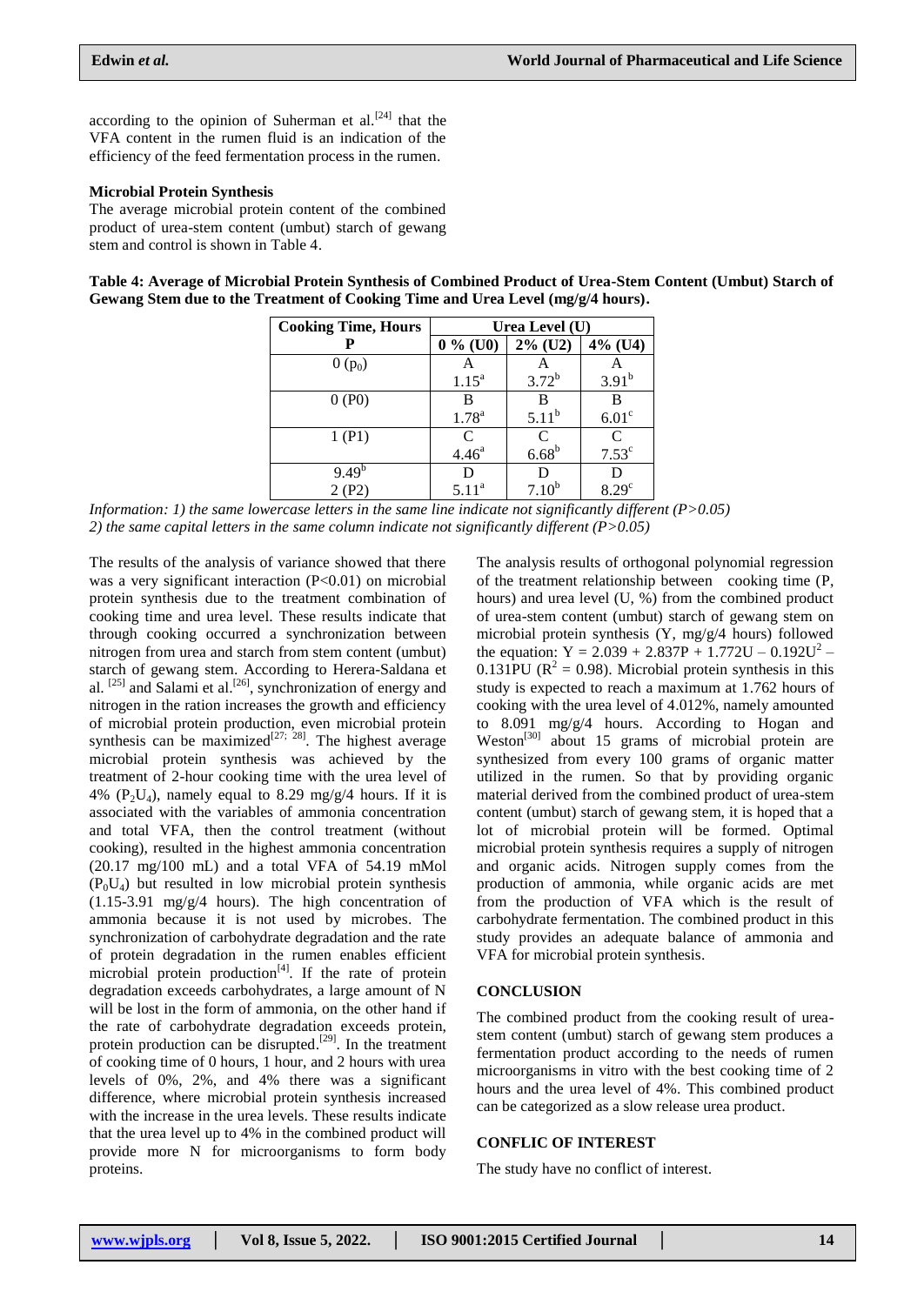## **REFERENCES**

- 1. Getahun D, Alemneh T, Akeberegn D, Getabalew M, Zewdie D. Urea Metabolism and Recycling in Ruminants. Biomed J Sci & Tech Res., 2019; 20(1). BJSTR. MS.ID.003401.
- 2. Patra AK.and Aschenbach JR. Ureases in the gastrointestinal tracts of ruminant and monogastric animals and their implication in urea-N/ammonia metabolism: A review. J of Advanced Res., 2018; 13: 39-50.
- 3. Ding L, Lascano G, Heinrichs AJ. Effect of precision feeding high-and low-quality forage with different rumen protein degradability levels on nutrient utilization by dairy heifers. *Journal of Animal Science*, 2015; *93*(6): 3066-3075.
- 4. Karsli M. and Russel JR. Effects of some dietary factors on rumen microbial protein synthesis. Turk J Vet Anim Sci., 2001; 25: 681-686.
- 5. Xin HS, Schaefer DM, Liu QP, Axe DE, Meng QX. Effects of polyurethane coated urea supplement on in vitro ruminal fermentation, ammonia release dynamics and lactating performance of Holstein dairy cows fed a steam-flaked corn-based diet. Asian-Australasian Journal of Animal Sciences, 2010; 23(4): 491-500.
- 6. Witono JR, Kusuma YWC, Naiola BP, Jamal Y, Agusta A. Gewang (Corypha utan Lamk.) as local food in Timor island and its nutritional properties. In: Current Issues and Challenges in Food Safety. Proceeding of the International Seminar. Southeast Asian Food & Agricultural Science & Technology (SEAFAST) Center, Bogor Agricultural University. [http://www.seafast.ipb.ac.id,](http://www.seafast.ipb.ac.id/) 2010.
- 7. Bloomfield RA, Harris DW, Muhrer ME. A reacted NPN-carbohydrate complex from urea. J. Anim. Sci., 1968; 27: 976-981.
- 8. Chicco CF, Shultz E, Shultz TA. Pressure cooked urea-cassava meal for lambs consuming low quality hay. J. Anim. Sci., 1972; 35: 865-870.
- 9. Owens FN, Goestch AL. Ruminal Fermentation. In: The Ruminant Animal Digestive Physiology and Nutrition. Editor by D.C. Church. A Reston Book. Prentice Hall. Englewood Cliffs, New Yersey, 145- 171.
- 10. General Laboratory Procedures. Departement of Dairy Science. University of Wisconsin, Madison, USA., 1966.
- 11. AOAC. Official Methods Of Analysis of the Association of Official Analitical Chemist, 11<sup>th</sup> Ed. Washington D.C., 1980.
- 12. Steel RGD, Torrie JH. Prinsip dan Prosedur Statistika. Suatu Pendekatan Biometrik, PT Gramedia Pustaka Utama, Jakarta. Hal, 209-235.
- 13. Erdman RA. Dietary buffering requirements of the lactating dairy cows. A Review. D. Dairy Science, 1986; 71: 3246-3250.
- 14. Alizadeh Z, Yansari AT, Chasnidal Y, Kazemifard M, Azarpajouh S. Effect of soybeanmeal replacement by slow-release urea on ruminal parameter, blood metabolic, and microbial protein

synthesis in Zel ram. Acta Scientiarum, Animal Science, 2021; 43: e48684.

- 15. Shiehzadeh SA, Harbers LA. Soybean meal, urea and extruded starch-urea products compared as protein supplements in high-roughage lamb rations. J. Anim. Sci., 1974; 38: 206-212.
- 16. Males JR, Munsinger RA, Johnson RR. In vitro and in vivo ammonia release from "slow-release" urea supplements. J. Anim. Sci., 1979; 48: 887-892.
- 17. Arora SP. Pencernaan Mikrobia pada Ruminansia. Gadjah Mada University Press, Yogyakarta, 1989.
- 18. McDonald JW, Howard MJ. Repairing the damaged spinal cord: a summary of our early success with embryonic stem cell transplantation and remyelination. In Progress in brain research, 2002; 137: 299-309. Elsevier. [https://doi.org/10.1016](https://doi.org/10.1016/S0079-6123(02)37023-7) [/S0079-6123\(02\)37023-7.](https://doi.org/10.1016/S0079-6123(02)37023-7)
- 19. Paengkoum P, Liang JB, Jelan ZA, Basery M. Utilization of Steam-treated Oil Palm Fronds in Growing Saanen Goats: II. Supplementation with Energy and Urea. Asian-Aust. J. Anim. Sci., 2006; 19(11): 1623-1631.
- 20. Boucher SE, Ordway RS, Whitehouse NL, Lundy FP, Kononoff PJ, Schwab CG. Effect of incremental urea supplementation of a conventional corn silage-based diet on ruminal ammonia concentration and synthesis of microbial protein. J. Dairy Sci., 2007; 90(12): 5619-5633.
- 21. Rimbawanto EA, Suhermiyati S, Hartoyo B. Effects of Slow Release Urea Supplementation of Sheep Protein Source Feed Protected with Condensed Tannin from Leucaena on Protein Degradation in Rumen and Post-rumen In Vitro. Animal Production, 2017; 19(2): 119-126.
- 22. Shultz TA, Shultz E, Chicco CF. Pressure cooked urea-cassava meal for lambs consuming low quality hay. J. Anim. Sci., 1972; 35: 865-870.
- 23. McDonald P, Edwards RA, Greenhalgh JFD, Morgan CA, Sinclair LA, Wilkinson RG. Animal Nutrition. 7<sup>th</sup> Ed. Prentice Hall, Pearson, Harlow, England, 2010.
- 24. Suherman K, Suparwi, Widayastuti. Konsentrasi VFA total dan amonia pada onggok yang difermentasi dengan Aspergillus niger secara in vitro. J. Ilmiah Peternakan, 2013; 1(3): 827-834.
- 25. Herrera-Saldana R, Gomez-Alarcon R, Torabi M, Huber J. Influence of Synchronizing Protein and Starch Degradation in the Rumen on Nutrient Utilization and Microbial Protein Synthesis. Journal of Dairy Science, 1990; 73(1): 142-148. doi: 10.3168/jds.S0022-0302(90)78657-2.
- 26. Salami SA, Warren H, Moran CA. A meta-analysis of the effects of slow-release urea supplementation on the performance of beef cattle. Animal, 2020; 10: 657. Doi: 10.3390/ani10040657.
- 27. Ørskov ER. Protein Nutrition in Ruminants. 2nd Edition. Academic Press. New York, EUA, 1982.
- 28. Zadeh JB, Moradikor Z, Moradikor N. Synchronization of energy and protein on supply